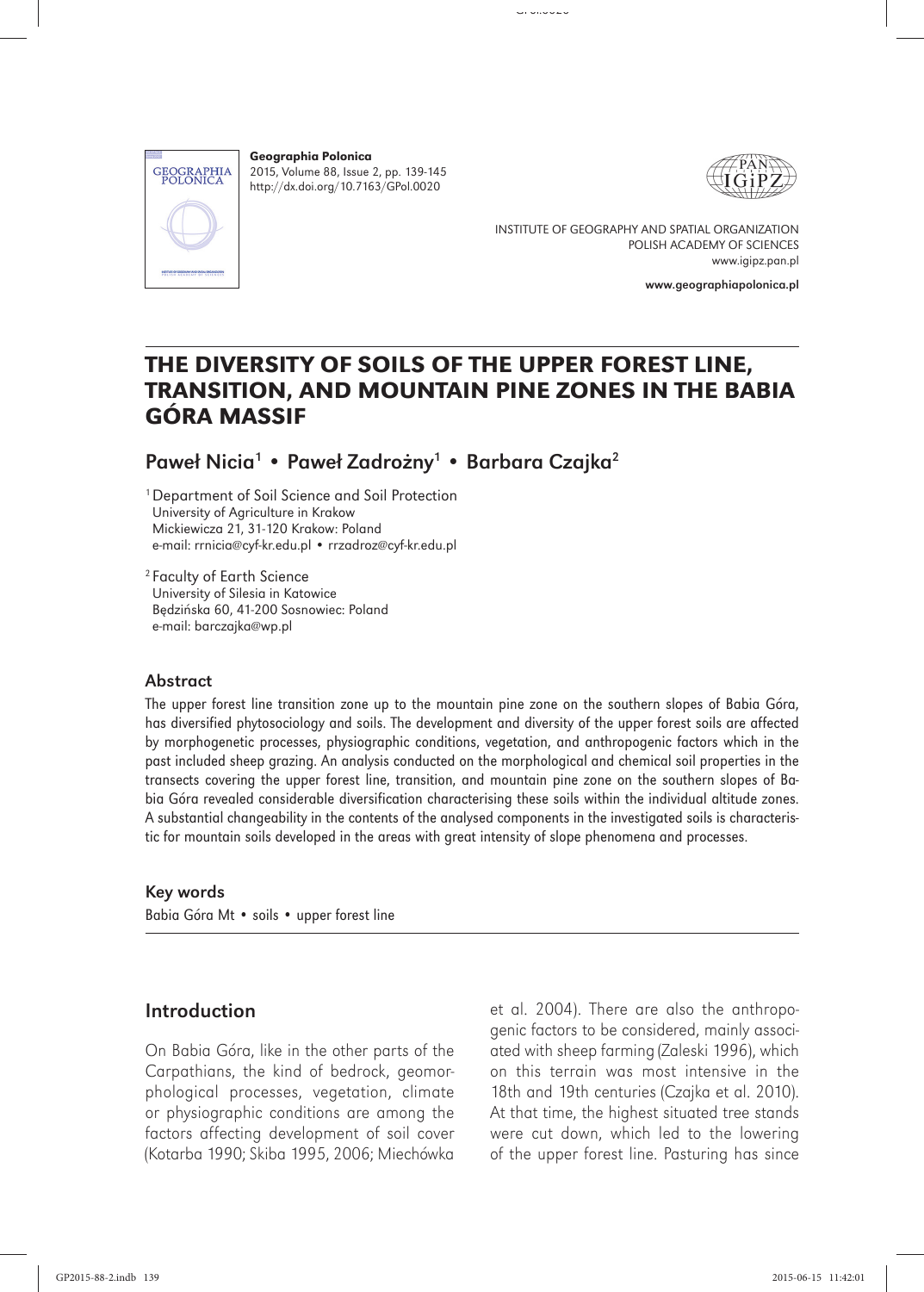been discontinued on the Babia Góra slopes, and the gradual process of vegetation cover reconstruction has been taking place due to succession (Czajka et al. 2010). Because of very strong dependencies between the vegetation and soil of a given habitat (Skiba 1998; Miechówka et al. 2004, 2006), the process may influence the development of soil cover and diversification of properties within a soil profile of this region.

The investigations attempted to determine the effect of habitat changes on soil properties in the transition zone between the upper forest line and mountain pine zone on the southern slopes of Babia Góra.

# Materials and methods

Five research polygons – 1, 2, 3, 4, and 5 were appointed to determine the soil properties of the upper forest (Fig.1). On each of the polygons, three soil pits were made that were located as follows:

- in plant communities of the upper mountain zone (PRG), where the acidophilus West-Carpathian upper mountain spruce (*Plagiothecio*-*Piceetum)* occurred,
- in the transition zone (SP) between the upper forest line and mountain pine shrubs,
- in the mountain pine zone under mountain pine (*Pinusmogo*) shrubs, under grassy vegetation and herb communities (PK).

Fifteen soil profiles were made, whose localisation was determined using the GPS technique (Tab.1).

During field work, soil morphological properties were determined and samples for laboratory analyses were taken from each of the identified genetic horizons. The following assessments were made in the samples:

- pH in  $H_2O$  and 1 mol  $\cdot$  dm<sup>-3</sup> KCl solution by the electrometric method using pH-meter with a universal electrode calibrated in buffer solutions (Tan 1996),
- hydrolytic acidity (Hh) by Kappen's method following extraction with 1 mol  $\cdot$  dm<sup>-3</sup> CH<sub>3</sub>COOHNa (Lityński et al. 1976),
- exchangeable acidity using Sokołow's method, after extraction with 1 mol  $\cdot$  dm<sup>-3</sup> KCl,

in whose extract exchangeable H<sup>+</sup> was determined after precipitation of Al3+ ions with 2.3 mol · dm<sup>-3</sup> NaF (Lityński et al. 1976),

- base exchange capacity (S) through determining individual cations (Ca<sup>+2</sup>, Mg<sup>+2</sup>, K<sup>+</sup>, Na<sup>+</sup>) after their extraction with 1 mol  $\cdot$  dm<sup>-3</sup> CH<sub>3</sub>COONH<sub>4</sub> (Lityński et al. 1976) using the ICP-AES technique,
- organic carbon content (C org.), total nitrogen (N og.) and total sulphur (S og.) by means of the thermal method using an LECO C-NS 2000 analyser,
- content of available phosphorus (P) and potassium (K) extracted using the Enger-Riehm method (Lityński et al. 1976 ) by means of the ICP-AES method.

On the basis of the obtained results, the following were computed:

- potential cation exchange capacity (PCEC):  $PCEC = Hh + S$
- sorption complex saturation with base cations (V):

$$
V = \frac{S}{\text{PCEC}} \cdot 100
$$

# Results and discussion

Soils of the southern part of the Babia Góra massif developed from the Magura sandstones on slopes having an average gradient of 25°. Despite such a considerable slope gradient, all analysed soils were characterised by well-developed, mostly organic-accumulative horizons. These horizons formed as a result of the accumulation of organic matter originating from the decomposed vegetation which covered the horizons. An apparent zonality of soil location occurs in the Babia Góra area (Adamczyk & Baran 1963; Adamczyk 1983; Miechówka et al. 2004, 2006), which causes a diversity within the soil profile, especially as far as the thickness of accumulative horizons is concerned. Accumulative horizons having the greatest thickness characterised the soils covering the upper mountain zone, under upper mountain forest, where the average thickness was 10.4 cm. In soils of the transition zone between the upper mountain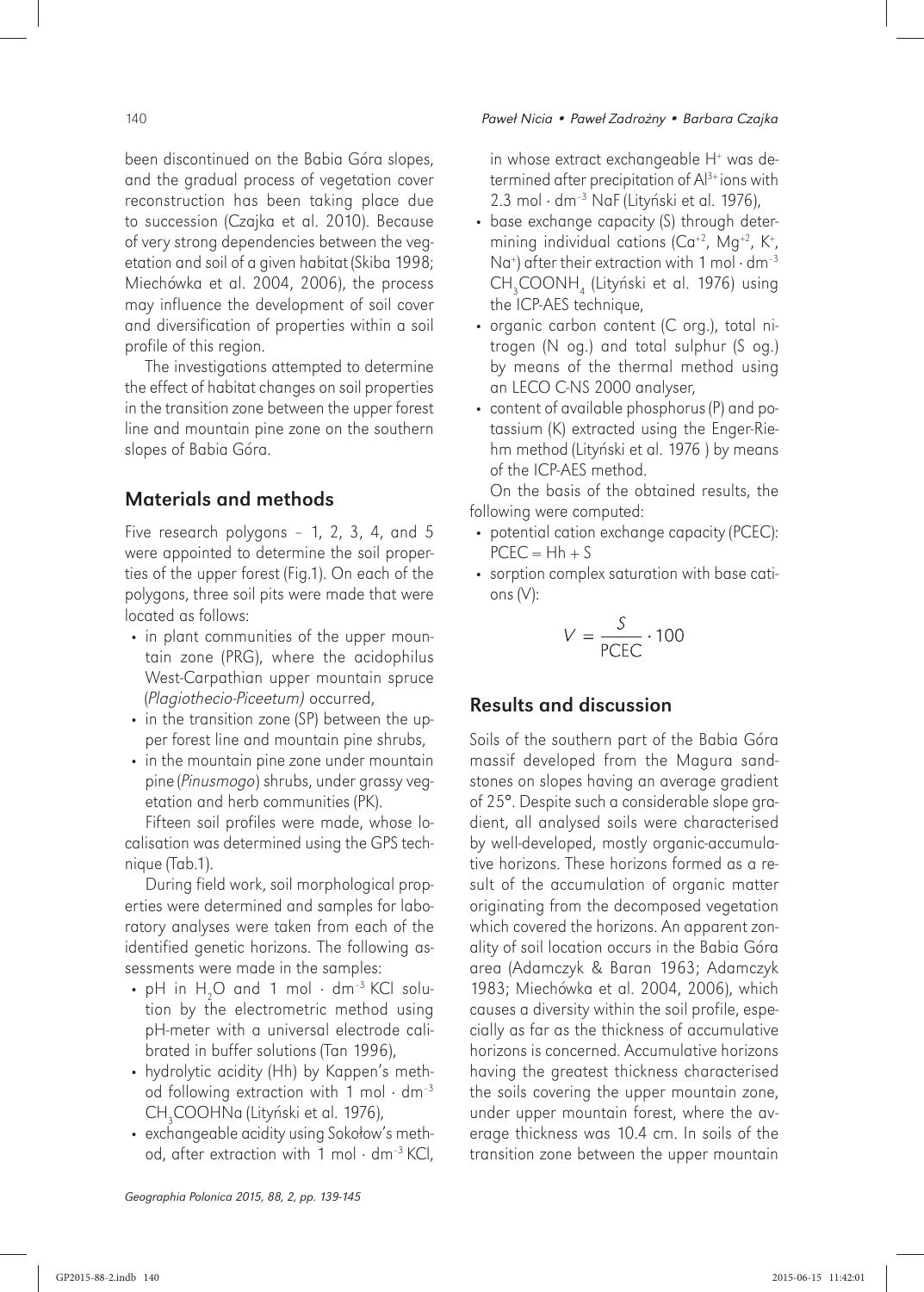

Figure 1. Location of research transects

| Profile | Soil type and sub-type<br>(Marcinek & Komisarek 2011) | Vegetation<br>Localisation and altitude<br>(Matuszkiewicz 2005) |                                                                           |
|---------|-------------------------------------------------------|-----------------------------------------------------------------|---------------------------------------------------------------------------|
| 1PRG    | Cambic Skeletic Leptosols                             | 49°35'00,8"N, 19°33'41,5"E<br>1367 m n.p.m.                     | acidophilous West Carpathian moun-<br>tain spruce (Plagiothecio-Piceetum) |
| 1SP     | Cambic Skeletic Leptosols                             | 49°35'00,4"N, 19°33'41,4"E<br>1370 m n.p.m.                     | transition zone between closed forest<br>and mountain pine shrubs         |
| 1PK     | Cambic Skeletic Leptosols                             | 49°35'00,1"N, 19°33'42,5"E<br>1380 m n.p.m.                     | mountain pine shrubs<br>(Pinusmugo)                                       |
| 2PRG    | Dystric Skeletic Leptosols                            | 49°34'01,8"N, 19°32'55,9"E<br>1335 m n.p.m.                     | high mountain spruce<br>(Plagiothecio-Piceetum)                           |
| 2SP     | Cambic Skeletic Leptosols                             | 49°34'02,0"N, 19°32'55,6"E<br>1344 m n.p.m.                     | transition zone between closed forest<br>and mountain pine shrubs         |
| 2PK     | Cambic Skeletic Leptosols                             | 49°34'02,6"N, 19°32'55,9"E<br>1365 m n.p.m.                     | mountain pine shrubs<br>(Pinusmugo)                                       |
| 3PRG    | Cambic Skeletic Leptosols                             | 49°33'48,1"N, 19°32'06,8"E<br>1384 mn.p.m.                      | high mountain spruce                                                      |
| 3SP     | Dystric Skeletic Leptosols                            | 49°33'49,0"N, 19°32'06,0" E<br>1393 m n.p.m.                    | transition zone between closed forest<br>and mountain pine shrubs         |
| 3PK     | Hyper Skeletic Leptosols                              | 49°33'48,3"N, 19°32'06,4"E<br>1411 m n.p.m.                     | mountain pine shrubs<br>(Pinusmugo)                                       |
| 4PRG    | Dystric Skeletic Leptosols                            | 49°33'40,9"N, 19°31'49,8"E<br>1345 m n.p.m.                     | high mountain spruce                                                      |
| 4SP     | Cambic Skeletic Leptosols                             | 49°33'42,2"N, 19°31'48,8"E<br>1366 m n.p.m.                     | transition zone between closed forest<br>and mountain pine shrubs         |
| 4PK     | Cambic Skeletic Leptosols                             | 49°33'45,5"N, 19°31'48,4"E<br>1391 m n.p.m.                     | mountain pine shrubs<br>(Pinusmugo)                                       |
| 5PRG    | Dystric Skeletic Leptosols                            | 49°34'21,1"N, 19°30'27,7"E<br>1420 m n.p.m.                     | high mountain spruce                                                      |
| 5SP     | Cambic Skeletic Leptosols                             | 49°34'20,6"N, 19°30'29,8"E<br>1440 m n.p.m.                     | transition zone between closed forest<br>and mountain pine shrubs         |
| 5PK     | Skeletic Leptosol                                     | 49°34'21,1"N, 19°30'27,7"E<br>1448 m n.p.m.                     | mountain pine shrubs<br>(Pinusmugo)                                       |

Table 1. Typological classification and localisation of the analysed soils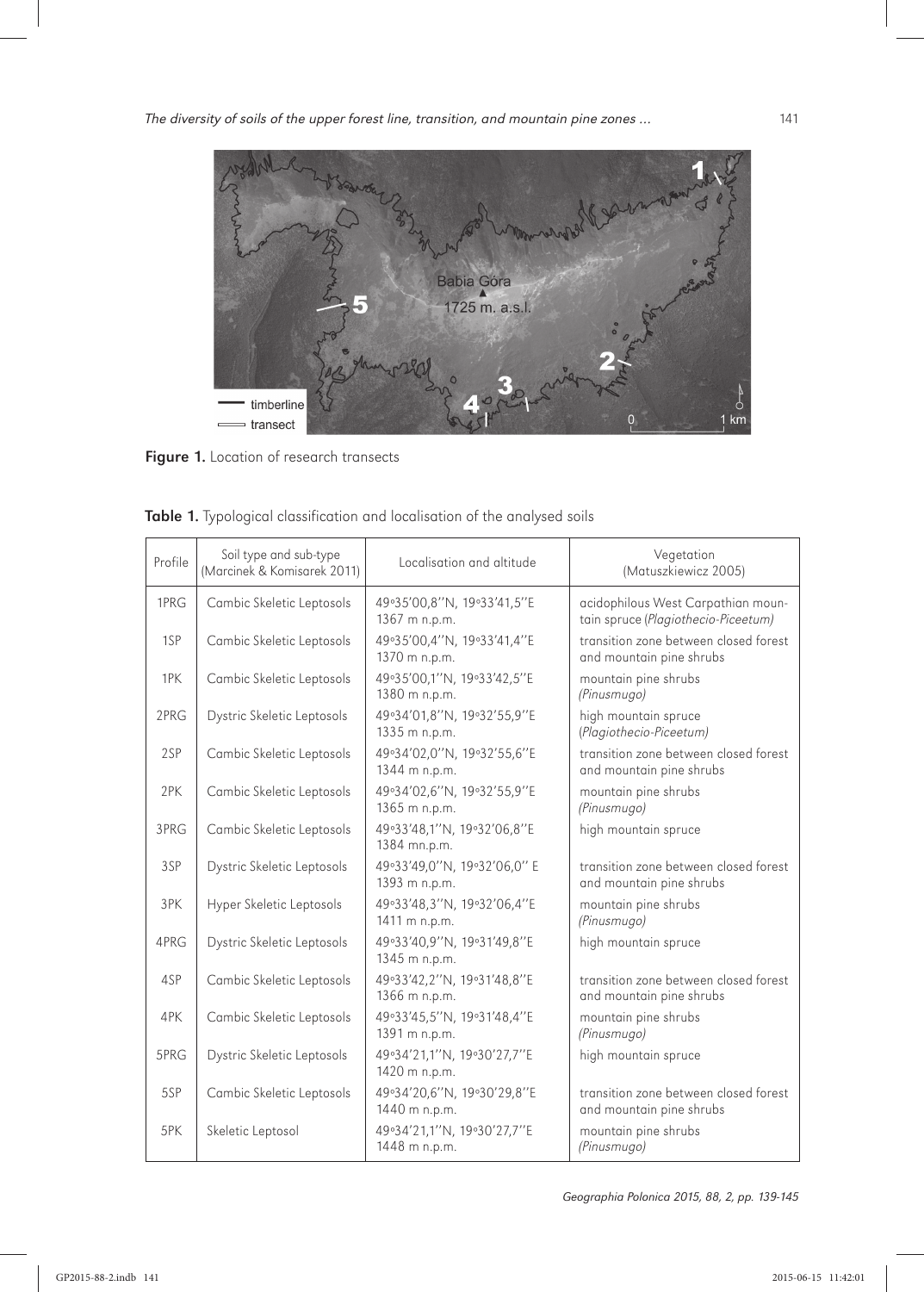| Altitude<br>zone | C org.            | Nog.     | Sog.               | $\mathsf{K}$ | P         |                       | pH                      | S        | Hh        | <b>PWK</b> | $\vee$  |
|------------------|-------------------|----------|--------------------|--------------|-----------|-----------------------|-------------------------|----------|-----------|------------|---------|
|                  | $g \cdot kg^{-1}$ |          | $mg \cdot kg^{-1}$ |              | H, O      | KCI                   | $mmol(+) \cdot kg^{-1}$ |          |           | %          |         |
|                  |                   |          |                    |              |           | Accumulative horizons |                         |          |           |            |         |
| PRG              | 283.6/0.7         | 14.9/0.6 | 1.43/0.6           | 216.4/0.9    | 145.2/0.7 | 3.6/0.1               | 2.76/0.1                | 28.4/1.2 | 735.0/0.6 | 887.3/0.6  | 3.6/1.0 |
| SP               | 121.6/0.9         | 6.1/0.8  | 0.8/0.7            | 85.6/1.0     | 101.7/0.8 | 3.8/0.1               | 2.9/0.12                | 7.3/1.3  | 420/0.6   | 426.9/0.7  | 1.6/1.0 |
| PK               | 123.2/0.8         | 7.7/0.7  | 1.0/0.6            | 143.7/0.9    | 131.8/0.8 | 3.8/0.2               | 3.1/0.3                 | 78.3/0.7 | 302.9/0.8 | 323.9/0.8  | 8.8/1.1 |
|                  |                   |          |                    |              |           | Enrichment horizons   |                         |          |           |            |         |
| PRG              | 58.0/0.6          | 3.0/0.6  | 0.4/0.6            | 60.6/0.5     | 54.8/0.2  | 4.0/0.1               | 3.2/0.1                 | 2.9/0.5  | 260.6/0.5 | 263.5/0.4  | 1.1/1.0 |
| $SP*$            | 58.0              | 3.5      | 0.5                | 52.3         | 30.6      | 3.5                   | 2.9                     | 2.9      | 260.6     | 263.6      | 1.1     |
| $PK*$            | 30.4              | 2.9      | 0.4                | 92.9         | 59.1      | 4.2                   | 3.6                     | 2.4      | 137.8     | 140.2      | 1.7     |
| Bedrock levels   |                   |          |                    |              |           |                       |                         |          |           |            |         |
| PRG              | 41.5/0.5          | 2.2/0.4  | 0.3/0.4            | 42.3/0.4     | 37.2/0.1  | 4.0/0.1               | 3.3/0.1                 | 1.9/0.5  | 204.4/0.3 | 206.4/0.3  | 0.8/0.4 |
| SP               | 24.3/0.4          | 1.8/0.4  | 0.2/0.6            | 63.8/0.5     | 34.4/0.3  | 4.2/0.1               | 3.7/0.1                 | 1.2/0.4  | 129.9/0.3 | 131.1/0.3  | 0.9/0.2 |
| PK               | 15.2/0.6          | 0.5/1.1  | 0.1/0.8            | 33.3/0.4     | 31.2/0.6  | 4.7/0.1               | 4.0/0.1                 | 1.6/0.6  | 82.5/0.3  | 84.1/0.4   | 1.9/0.3 |

\*No median or variation coefficients were computed due to there being only one level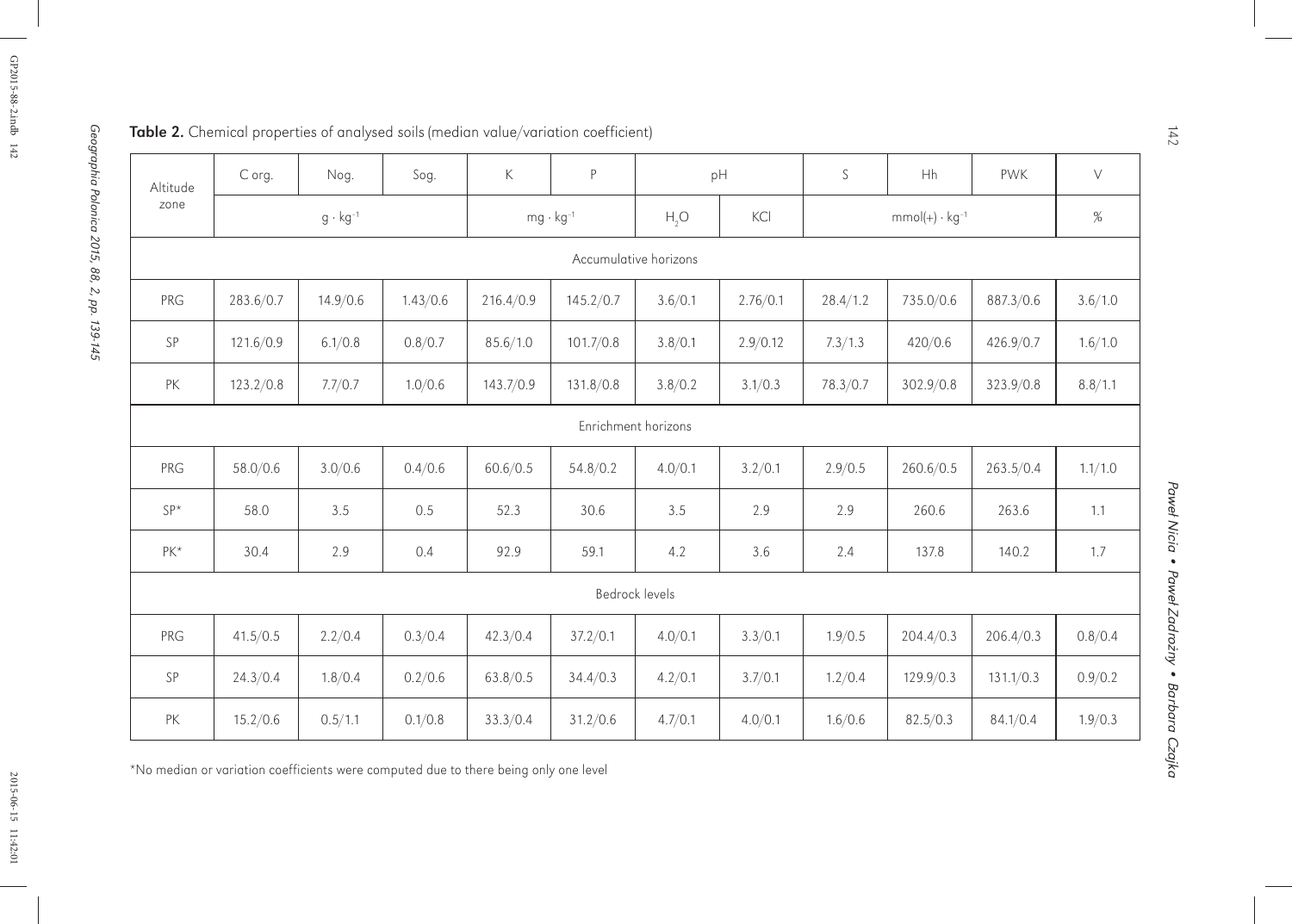zone and the mountain pine zone, the thickness of accumulative horizons was similar, i.e. 10 cm. The soils located in the mountain pine zone were characterised by the lowest average thickness of accumulative horizons – 7.8 cm.

On the basis of morphological features and the results of occurring pedogenic processes, the soils in the transects were classified to Hyperskeletic Leptosols (1 profile) and Skeletic Leptosols (1), Cambic Skeletic Leptosols (9 profiles) and Dystric Skeletic Leptosols (4 profiles) (Tab. 1) (Marcinek & Komisarek 2011).

Surface horizons of soils in the upper mountain zone under the acidophilic West Carpathian high mountain spruce (*PlagiothecioPicetum*) were characterised by higher contents of organic carbon, total nitrogen and sulphur, available phosphorus, and potassium, in comparison with analogous horizons in the soils of the transition zone and those formed under mountain pine shrubs. The lowest contents of these components were assessed in accumulative soil horizons of the transition zone (Tab. 2).

The concentrations of organic carbon, total nitrogen, sulphur, available phosphorus, and potassium in the enrichment horizons of the upper mountain zone soils were greatly diversified. In the soils of the other analysed altitude zones these horizons only formed in single profiles (Tab. 2).

Bedrock horizons in soils of the upper mountain zone were apparently more enriched in organic carbon, total nitrogen, sulphur, and available phosphorus in comparison with the analogous horizons of the transition zone and those developed under mountain pine. Unlike the accumulative horizons, the lowest concentrations of these elements in bedrock horizons were determined in the soils formed under mountain pine (Tab. 2).

The contents of the analysed elements assessed in the soils are comparable with the results obtained by other authors who conducted soil research on Babia Góra (Borowiec 1961; Adamczyk & Baran 1963; Adamczyk 1983; Miechówka et al. 1998, 2006; Niemyska- -Łukaszuk et al. 1998a,b; Niemyska-Łukaszuk;

Kowalczyk & Miechówka 2001; Zadrożny & Miechówka 2008).

In all the soils, the contents of organic carbon, total nitrogen and sulphur, available phosphorus and potassium, decreased with their profile depth. The lowest concentrations of these elements were assessed in bedrock horizons (Tab. 2). Such an arrangement of the profile distribution of the analysed macro-elements resulted from a visible diversification between the surface accumulative horizons (with high contents of organic matter) and underlying sub-surface horizons. These results are seen in the high values of computed correlation coefficients  $r^2$  between organic carbon content and concentrations of the other determined elements (C org. and N org.  $r^2$  + 0.8344; C org and S org,  $r^2$  = 0.7575; C org and K  $r^2 = 0.7000$  and P  $r^2 = 0.6224$ ).

In all the soils, the pH values assessed in the KCl solution did not exceed 4.5, which according to the division accepted in Poland (Gliński 1995), allows them to be classified as very strongly acid soils. The low pH in the soils results from their genesis from the bedrock which is a carbonateless Magura sandstone,and the characteristics of accumulated organic matter under plant communities occurring on them (Kowalczyk & Miechówka 2001; Miechówka et. al. 2006; Zadrożny & Miechówka 2008).

On the basis of the assessed parameters determining sorption abilities, it was found that they characterise soils from the upper forest line (Tab. 2). In these soils, both in their accumulative horizons and bedrock assessed values of hydrolytic acidity and base exchange capacity, the sorption capacity and sorption complex saturation with exchangeable cations were higher than for the analogous soils of the transition zone and the mountain pine zone (Tab. 2).

In comparison with the subsurface horizons, high values of hydrolytic acidity assessed in the surface horizons of the analysed soils (irrespective of their location) resulted from the presence of acidifying compounds formed during biomass decomposition, with a considerable share of needles forming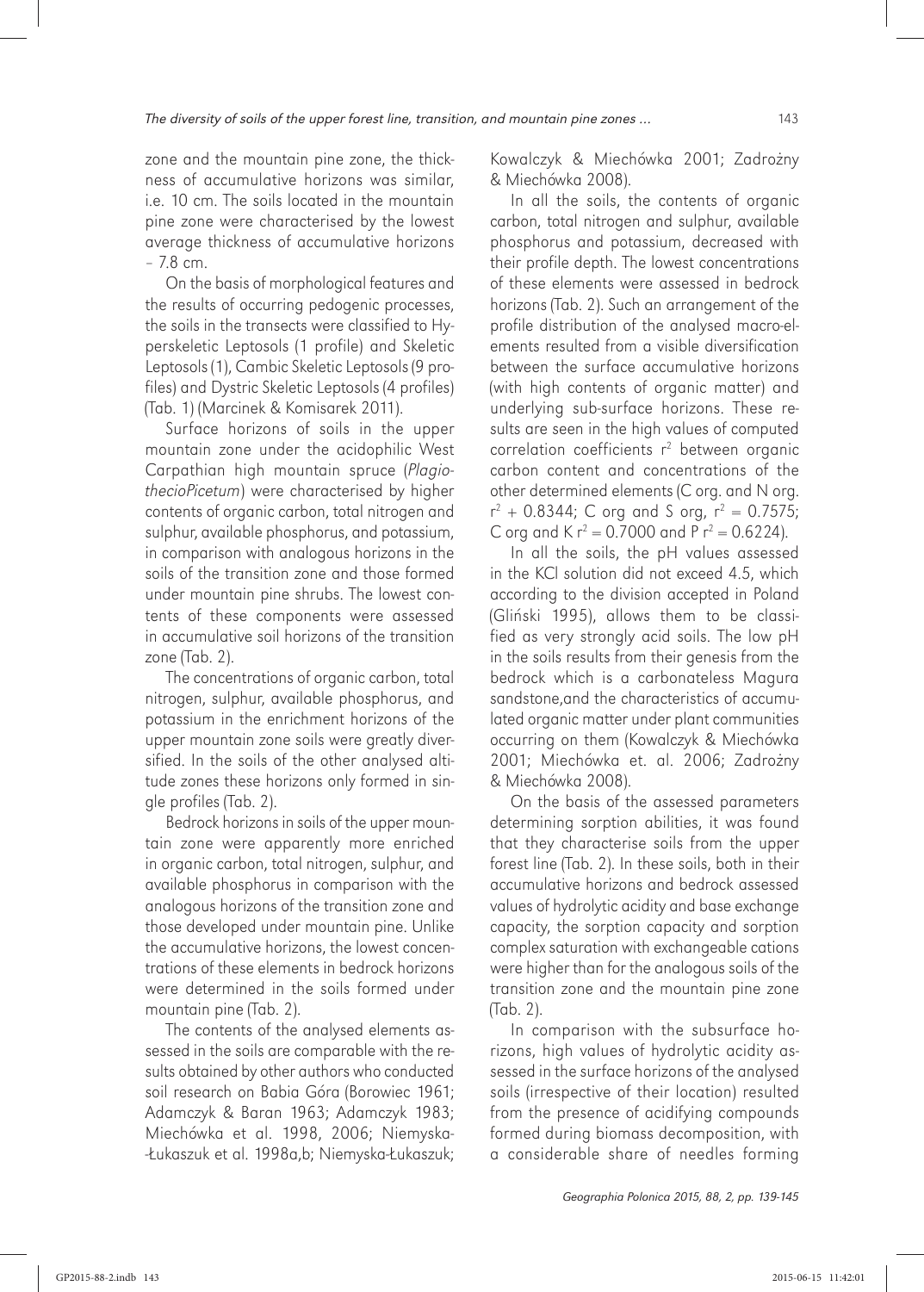the undergrowth (Kowalczyk & Miechówka 2001).

In all the soils, irrespective of the zone, the sorption complex of surface horizons was more saturated with base cations than in the subsurface horizons. The high content of base cations in the subsurface horizon of soils developed on carbonateless substratum, may be evidence of their enrichment with metal dusts and other alkaline elements deposited in the upper parts of the Babia Góra massif (Grodzińska et al. 1990; Niemyska-Łukaszuk 1992; Niemyska-Łukaszuk et al. 1998b).

A characteristic feature of the analysed transects was the considerable changeability of the transects' chemical properties, both within individual profiles and individual altitude zones, favoured by the characteristic geological structure of the Babia Góra Mt (Alexandrowicz 2004), which to a considerable extent contributes to the development of a mosaic, greatly diversified soil cover within one soil profile. It can be seen, that soils whose properties are affected by diversified pedogenic processes – podsolization and browning, developed in a transect several dozen meters long, running from the upper forest line through the transition zone to the mountain pine zone.

## **Conclusions**

- 1. Soils of the analysed transects in the individual zones (upper forest line, transition, and mountain pine zone) differed by morphological and chemical properties and typological affiliation.
- 2. Differences occurring in soils from individual altitude zones are most probably the effect of slope processes occurring on these terrains and diversification of vegetation covering them, irrespective of their former pasturing use.
- 3. Diversification of soil properties within the profiles was greatly determined by the quantity and profile distribution of organic matter.

### Acknowledgements

The work described here forms part of research project NN 306 070640 of the Polish National Science Centre, entitled *Natural and anthropogenic conditioning of the occurrence of the timberline on Babia Góra Mountain, and its dynamics over the last 200 years*.

### Editors' note:

Unless otherwise stated, the sources of tables and figures are the authors' on the basis of their own research.

# References

- ADAMCZYK B., 1983. *Charakterystyka gleb Babiogórskiego Parku Narodowego* [in:] K. Zabierowski (ed.), Park Narodowy na Babiej Górze, *Przyroda i cz*ł*owiek*. Studia Naturae, B, 29, Warszawa-Kraków: Zakład Ochrony Przyrody i Zasobów Naturalnych PAN, pp. 95-120.
- ADAMCZYK B., BARAN S., 1963. *Gleby Babiej Góry* [in:] Szafer W. (ed.), *Babiogórski Park Narodowy*, Kraków: Zakład Ochrony Przyrody PAN, pp. 89-109.
- ALEXANDROWICZ S.W., 2004. *Zarys budowy geologicznej Babiej Góry* [in:] B.W. Wołoszyn, A. Jaworski, J. Szwagrzyk (eds.), *Babiogórski Park Narodowy: Monografia przyrodnicza.*

Kraków: Wydawnictwo i Drukarnia Towarzystwa Słowaków w Polsce, pp. 87-107.

- BOROWIEC S., 1961. *Charakterystyka gleb bielicowych i brunatnych kwa*ś*nych w wa*ż*niejszych zespo*ł*ach Babiogórskiego Parku Narodowego*. Sylwan, vol. 105, no. 3, pp. 1-12.
- CZAJKA B., KACZKA R., GUZIK M., 2010. *Dendrochronologiczny zapis zmian górnej granicy lasu* [in:] Z. Mirek (ed.), *Nauka a zarz*ą*dzanie obszarem Tatr i ich otoczeniem*. *Volume 2*: *Cz*ł*owiek i* ś*rodowisko*. Kraków: Tatrzański Park Narodowy, pp. 53-57.
- GLIŃSKI J., 1995. *Chemiczne i fizykochemiczne w*ł*a*ś*ciwo*ś*ci gleb* [in:] B. Dobrzański, S. Zawadzki (eds.), Gleboznawstwo, Warszawa: Państwowe Wydawnictwo Rolnicze i Leśne, pp. 157-209.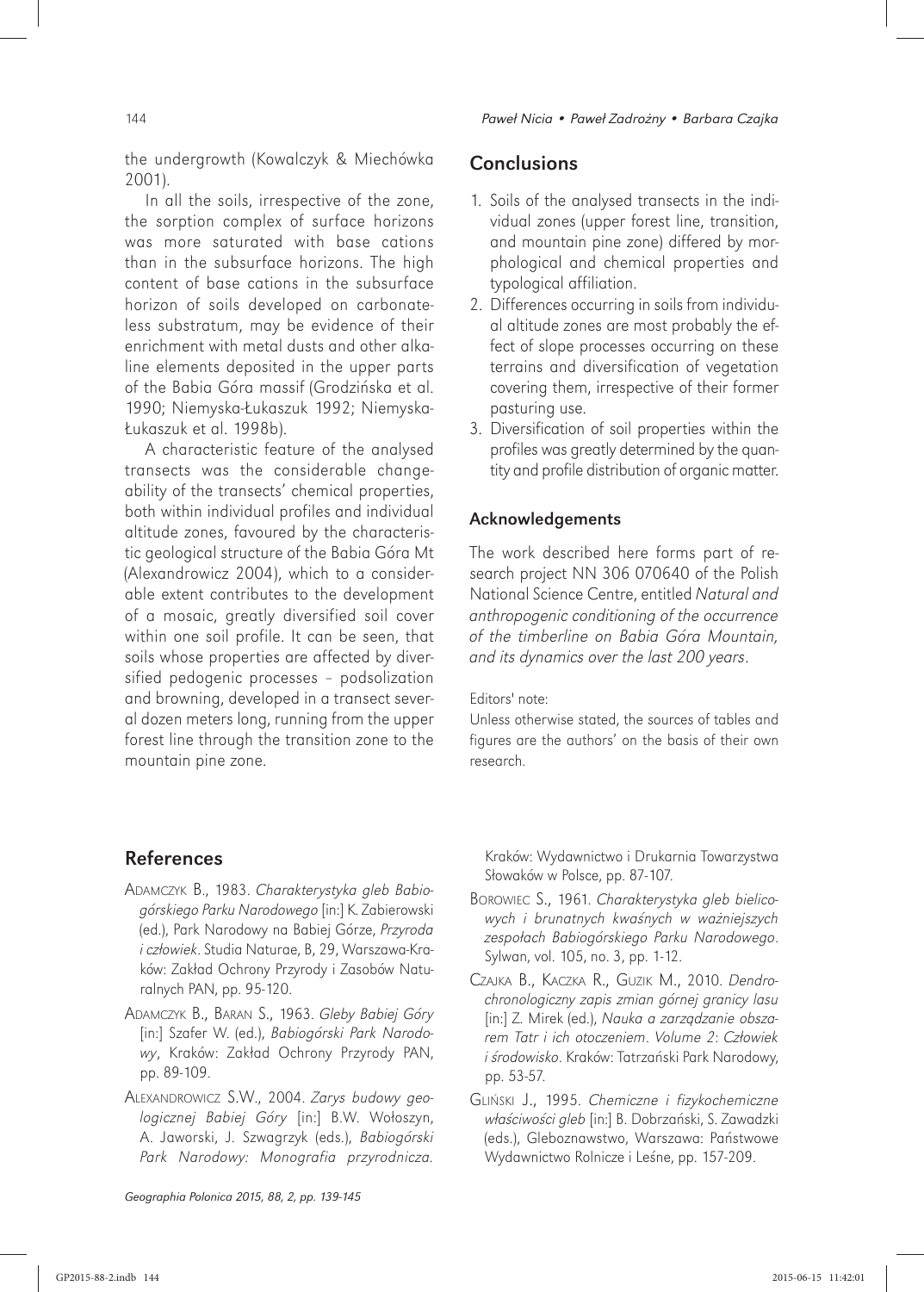- GRODZIŃSKA K., SZAREK G., GODZIK B., 1990. *Heavy metal deposition in Polish National Parks – changes during ten years.* Water, Air and Soil Pollution, vol. 49, no. 3-4, pp. 409-419.
- KOTARBA A., 1990. *Post*ę*p metodyczny w badaniach wspó*ł*czesnych procesów morfogenetycznych* [in:] A. Kotarba (ed.), Dokumentacja Geograficzna, współczesne procesy morfogenetyczne w Polsce, wybrane zagadnienia, vol. 1, pp. 7-13.
- KOWALCZYK E., MIECHÓWKA A., 2001. *Klasyfikacja kwa*ś*nych gleb Babiogórskiego Parku Narodowego na podstawie profilowego rozmieszczenia ró*ż*nych form* ż*elaza.* Roczniki Gleboznawcze, vol. 52, supl., pp. 127-133.
- LITYŃSKI T., JURKOWSKA H., GORLACH E., 1976. *Analiza chemiczno-rolnicza*. Warszawa: Państwowe Wydawnictwo Naukowe.
- MARCINEK J., KOMISAREK J., 2011. *Systematyka gleb Polski*. Roczniki Gleboznawcze, vol. 62, no. 3, Warszawa: Wydawnictwo Wieś Jutra, pp. 1-193.
- MATUSZKIEWICZ. W., 2001. *Przewodnik do oznaczania zbiorowisk ro*ś*linnych*. Warszawa: Państwowe Wydawnictwo Naukowe.
- MIECHÓWKA A., NIEMYSKA-ŁUKASZUK J., NICIA P., KOWALCZYK E., 1998. *Charakterystyka gleb pod zbiorowiskami Piceetum tatricum athyrietosum alpestris i Dentario glandulosae-Fagetum athyrietosum alpestris w Babiogórskim Parku Narodowym*. Zeszyty Problemowe Postępów Nauk Rolniczych, 464, pp. 65-73.
- MIECHÓWKA A., NIEMYSKA-ŁUKASZUK J., ZALESKI T., MAZUREK R., 2004. *Gleby Babiogórskiego Parku Narodowego* [in:] B.W. Wołoszyn, A. Jaworski, J. Szwagrzyk (eds.), Babiogórski Park Narodowy: Monografia Przyrodnicza, Kraków: Wydawnictwo i Drukarnia Towarzystwa Słowaków w Polsce, pp. 197-211.
- MIECHÓWKA A., ZADROŻNY P., KOWALCZYK E., 2006. *Podzol soils of different climatic and vegetattion belts of the Babiogórski National Park*. Polish Journal of Soil Science, vol. 39, no. 1, pp. 73-79.
- NIEMYSKA-ŁUKASZUK J., 1992*. Sk*ł*ad frakcyjny próchnicy i zawarto*ść *metali ci*ęż*kich w górnoreglowych bielicach boru* ś*wierkowego Babiej Góry*. Acta Agraria et Silvestria. Series Silvestris, 30, pp. 53-61.
- NIEMYSKA-ŁUKASZUK J., MIECHÓWKA A., MAZUREK R., 1998a. *Gleby Babiogórskiego Parku Narodowego* [in:] A. Łajczak (ed.), *Operat ochrony przyrody nieo*ż*ywionej i gleb Babiogórskiego Parku Narodowego. Projekt planu ochrony BgPN*. Zawoja: Dyrekcja BgPN [typescript].
- NIEMYSKA-ŁUKASZUK J., MIECHÓWKA A., ZADROŻNY P., MAZUREK R., 1998b. *Metale ci*ęż*kie (Cd, Cr, Cu, Mn, Ni, Pb, Zn) w wybranych glebach Babiogórskiego Parku Narodowego*. Zeszyty Problemowe Postępów Nauk Rolniczych, 464, pp. 311-320.
- SKIBA S., 1995. *Pokrywa glebowa* [in:] J. Warszyńska (ed.), Karpaty Polskie*,* Kraków: Wydawnictwo Uniwersytetu Jagiellońskiego, pp. 69-76.
- SKIBA S., 1998. *Gleby górskie w systematyce gleb Polski*. Zeszyty Problemowe Postępów Nauk Rolniczych, 464, pp. 26-35.
- SKIBA S., 2006. *Pokrywa glebowa strefy wysokogórskiej Karpat i jej zagro*ż*enia*. Roczniki Bieszczadzkie, 14, pp. 201-214.
- TAN K. H., 1996. *Soil sampling, preparation, and analysis*. New York: Marcel Dekker.
- ZADROŻNY P., MIECHÓWKA A., 2008. *Bielicowanie jako czynnik warunkuj*ą*cy rozmieszczenie siarki w profile glebowym*. Roczniki Gleboznawcze, vol. 59, no. 3-4, pp. 297-301.
- ZALESKI T., 1996. *Wp*ł*yw pasterskiego u*ż*ytkowania na w*ł*a*ś*ciwo*ś*ci fizykochemiczne gleb polan Wy*ż*nia Kira Mi*ę*tusia i Zahradziska* [in:] Z. Krzan (ed.), Przyroda Tatrzańskiego Parku Narodowego a człowiek. Stan i perspektywy badań tatrzańskich. Materiały I Ogólnopolskiej Konferencji Przyroda Tatrzań skiego Parku Narodowego a Człowiek. Stan i perspektywy badań tatrzańskich, Zakopane, 6-9 października 1995, Kraków- -Zakopane: Polskie Towarzystwo Przyjaciół Nauk o Ziemi, Tatrzań ski Park Narodowy, pp. 90-93.

© Paweł Nicia • Paweł Zadrożny • Barbara Czajka © Geographia Polonica

Article first received • December 2014 Article accepted • April 2015



<sup>©</sup> Institute of Geography and Spatial Organization Polish Academy of Sciences • Warsaw • 2015